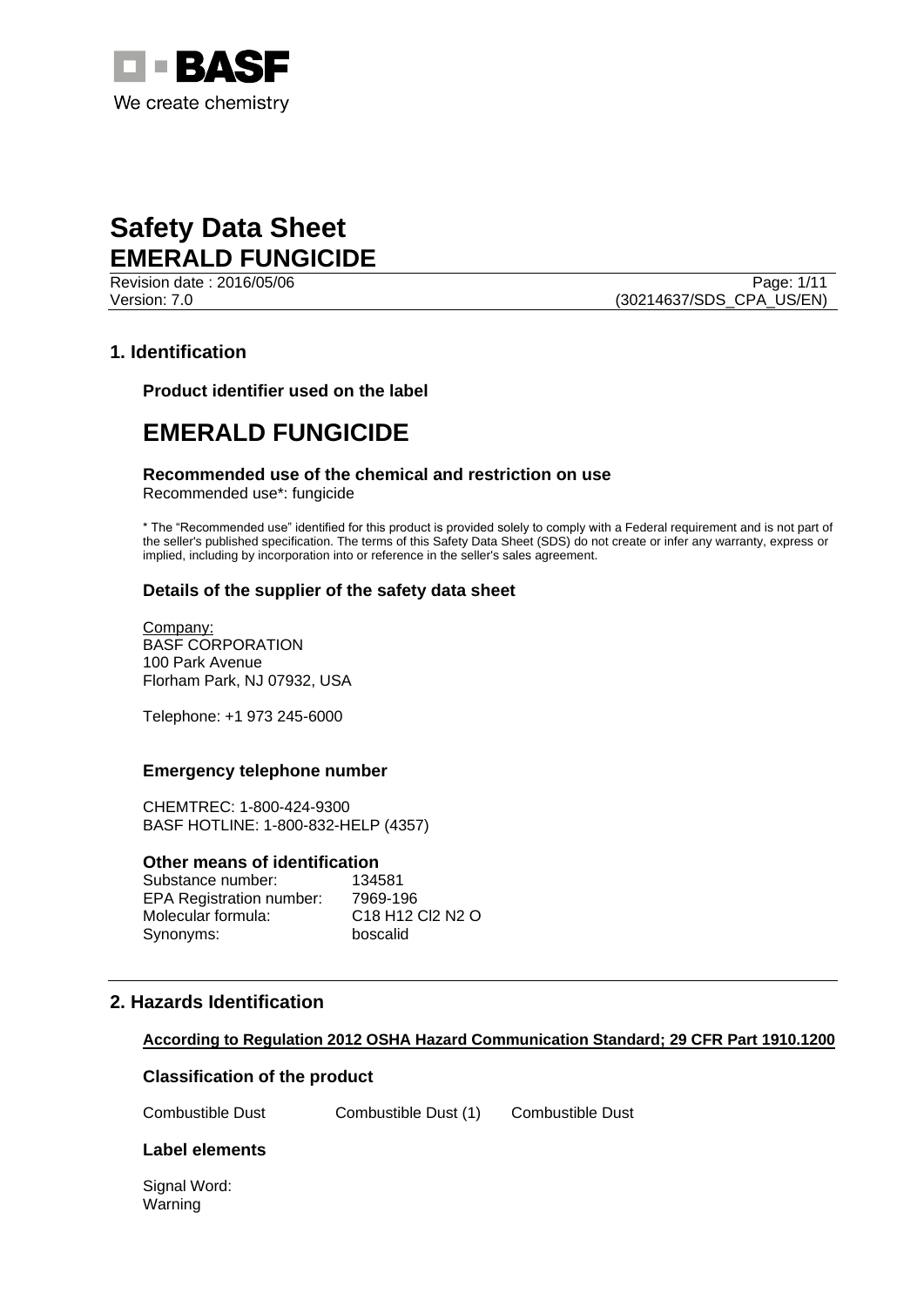**Revision date : 2016/05/06** Page: 2/11

Version: 7.0 (30214637/SDS\_CPA\_US/EN)

Hazard Statement:

May form combustible dust concentration in air.

## **3. Composition / Information on Ingredients**

#### **According to Regulation 2012 OSHA Hazard Communication Standard; 29 CFR Part 1910.1200**

188425-85-6 70.0 % Boscalid 1332-58-7 1.0 - 5.0% Kaolin

**CAS Number Weight % Chemical name** 577-11-7 0.1 - 1.0% sodium-di-ethyl-hexyl-sulfosuccinate 7783-20-2 7.0 - 10.0% Ammonium sulphate

## **4. First-Aid Measures**

#### **Description of first aid measures**

**General advice:** Remove contaminated clothing.

#### **If inhaled:**

Keep patient calm, remove to fresh air.

#### **If on skin:**

Wash thoroughly with soap and water.

#### **If in eyes:**

Wash affected eyes for at least 15 minutes under running water with eyelids held open.

#### **If swallowed:**

Rinse mouth and then drink plenty of water.

## **Most important symptoms and effects, both acute and delayed**

Symptoms: No significant reaction of the human body to the product known.

#### **Indication of any immediate medical attention and special treatment needed**

Note to physician

Treatment: Symptomatic treatment (decontamination, vital functions).

## **5. Fire-Fighting Measures**

## **Extinguishing media**

Suitable extinguishing media: foam, dry powder, carbon dioxide, water spray

## **Special hazards arising from the substance or mixture**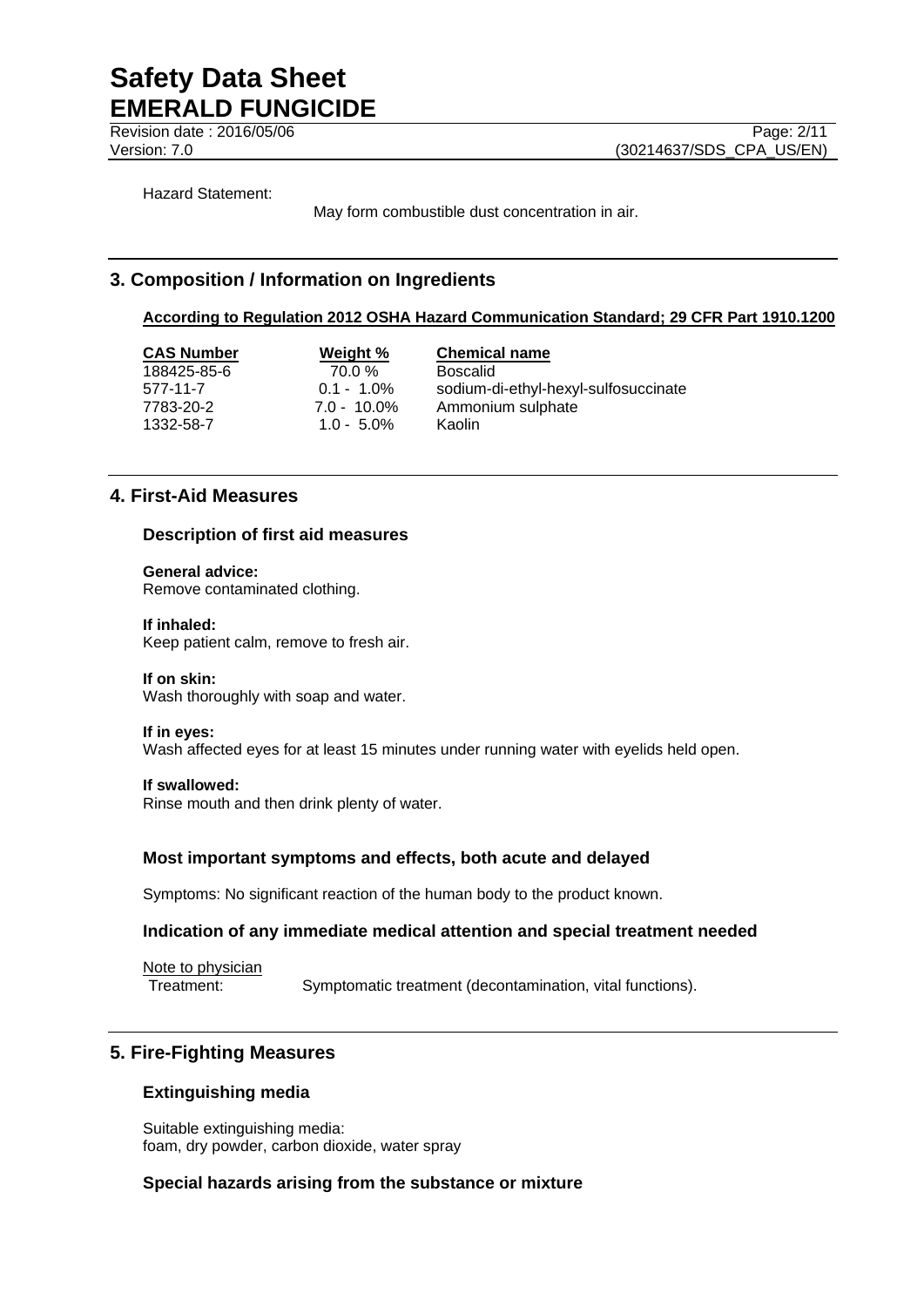Revision date : 2016/05/06 Page: 3/11

Version: 7.0 (30214637/SDS\_CPA\_US/EN)

Hazards during fire-fighting:

carbon monoxide, carbon dioxide, Hydrocarbons, halogenated hydrocarbons, nitrogen oxides, acid halides

If product is heated above decomposition temperature, toxic vapours will be released. The substances/groups of substances mentioned can be released if the product is involved in a fire.

## **Advice for fire-fighters**

Protective equipment for fire-fighting:

Firefighters should be equipped with self-contained breathing apparatus and turn-out gear.

#### **Further information:**

Evacuate area of all unnecessary personnel. Contain contaminated water/firefighting water. Do not allow to enter drains or waterways.

## **6. Accidental release measures**

#### **Personal precautions, protective equipment and emergency procedures**

Take appropriate protective measures. Clear area. Shut off source of leak only under safe conditions. Extinguish sources of ignition nearby and downwind. Ensure adequate ventilation. Wear suitable personal protective clothing and equipment.

#### **Environmental precautions**

Do not discharge into the subsoil/soil. Do not discharge into drains/surface waters/groundwater. Contain contaminated water/firefighting water.

## **Methods and material for containment and cleaning up**

Dike spillage. Pick up with suitable absorbent material. Place into suitable containers for reuse or disposal in a licensed facility. Spilled substance/product should be recovered and applied according to label rates whenever possible. If application of spilled substance/product is not possible, then spills should be contained, solidified, and placed in suitable containers for disposal. After decontamination, spill area can be washed with water. Collect wash water for approved disposal.

## **7. Handling and Storage**

## **Precautions for safe handling**

RECOMMENDATIONS ARE FOR MANUFACTURING, COMMERCIAL BLENDING, AND PACKAGING WORKERS. PESTICIDE APPLICATORS & WORKERS must refer to the Product Label and Directions for Use attached to the product for Agricultural Use Requirements in accordance with the EPA Worker Protection Standard 40 CFR part 170. Ensure adequate ventilation. Provide good ventilation of working area (local exhaust ventilation if necessary). Keep away from sources of ignition - No smoking. Keep container tightly sealed. Protect contents from the effects of light. Protect against heat. Protect from air. Handle and open container with care. Do not open until ready to use. Once container is opened, content should be used as soon as possible. Avoid aerosol formation. Avoid dust formation. Provide means for controlling leaks and spills. Do not return residues to the storage containers. Follow label warnings even after container is emptied. The substance/ product may be handled only by appropriately trained personnel. Avoid all direct contact with the substance/product. Avoid contact with the skin, eyes and clothing. Avoid inhalation of dusts/mists/vapours. Wear suitable personal protective clothing and equipment.

#### Protection against fire and explosion:

The relevant fire protection measures should be noted. Fire extinguishers should be kept handy. Avoid all sources of ignition: heat, sparks, open flame. Sources of ignition should be kept well clear. Avoid extreme heat. Keep away from oxidizable substances. Electrical equipment should conform to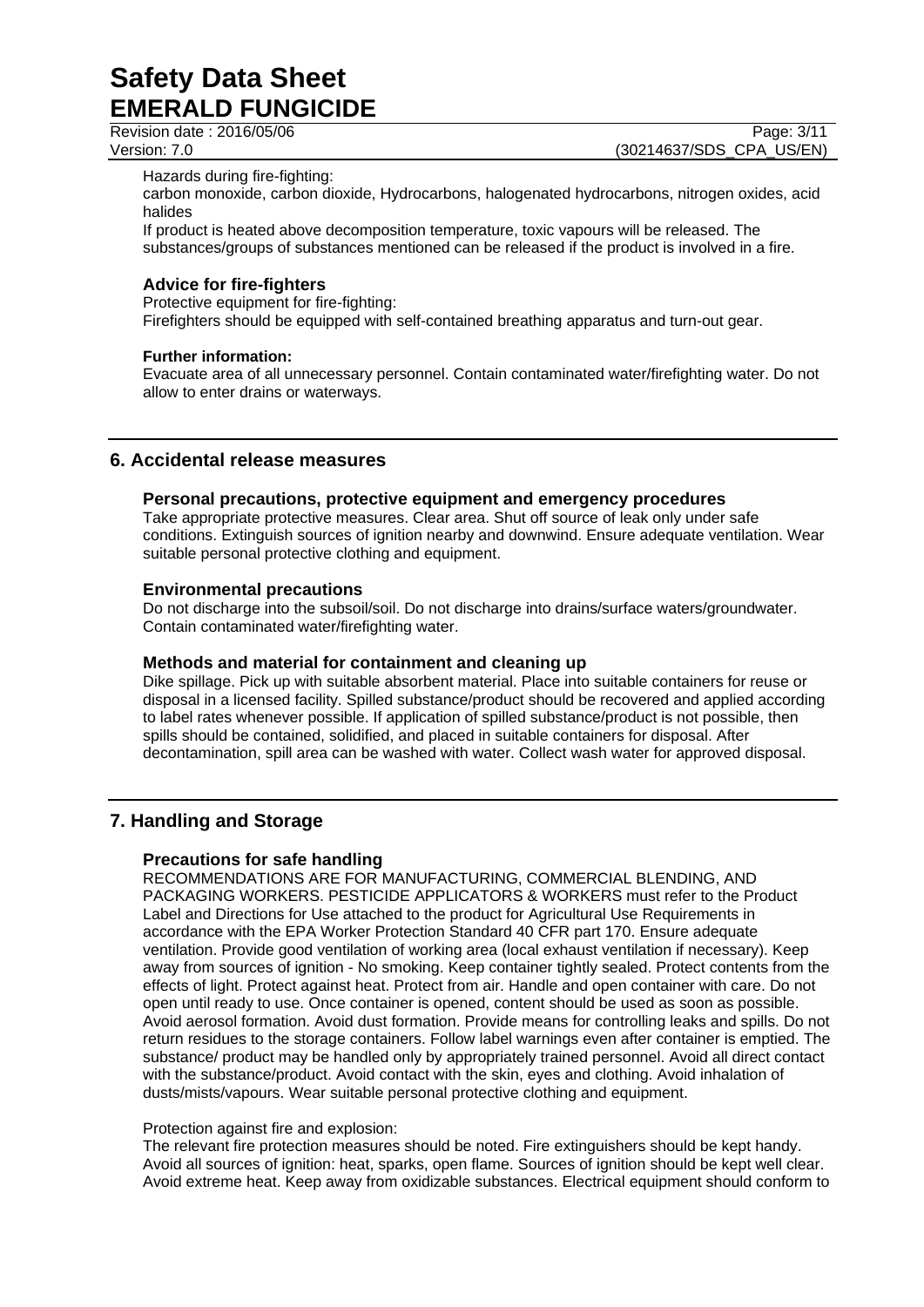Revision date : 2016/05/06 Page: 4/11

Version: 7.0 (30214637/SDS\_CPA\_US/EN)

national electric code. Ground all transfer equipment properly to prevent electrostatic discharge. Electrostatic discharge may cause ignition.

Dust explosion class: Dust explosion class 2 (Kst-value 200 up to 300 bar m s-1).

## **Conditions for safe storage, including any incompatibilities**

Segregate from incompatible substances. Segregate from foods and animal feeds. Segregate from textiles and similar materials.

Further information on storage conditions: Keep only in the original container in a cool, dry, wellventilated place away from ignition sources, heat or flame. Protect containers from physical damage. Protect against contamination. The authority permits and storage regulations must be observed. Protect from temperatures above: 104 °F

Changes in the properties of the product may occur if substance/product is stored above indicated temperature for extended periods of time.

## **8. Exposure Controls/Personal Protection**

**Users of a pesticidal product should refer to the product label for personal protective equipment requirements.**

## **Components with occupational exposure limits**

| Kaolin | OSHA PEL         | PEL 5 mg/m3 Respirable fraction; PEL 15<br>mg/m3 Total dust; TWA value 10 mg/m3 Total<br>dust; TWA value 5 mg/m3 Respirable fraction |
|--------|------------------|--------------------------------------------------------------------------------------------------------------------------------------|
|        | <b>ACGIH TLV</b> | TWA value 2 mg/m3 Respirable fraction;<br>The value is for particulate matter containing no<br>asbestos and <1% crystalline silica.  |

## **Personal protective equipment**

## **RECOMMENDATIONS FOR MANUFACTURING, COMMERCIAL BLENDING, AND PACKAGING WORKERS:**

## **Respiratory protection:**

Wear respiratory protection if ventilation is inadequate. Wear a NIOSH-certified (or equivalent) TC23C Chemical/Mechanical type filter system to remove a combination of particles, gas and vapours. For situations where the airborne concentrations may exceed the level for which an air purifying respirator is effective, or where the levels are unknown or Immediately Dangerous to Life or Health (IDLH), use NIOSH-certified full facepiece pressure demand self-contained breathing apparatus (SCBA) or a full facepiece pressure demand supplied-air respirator (SAR) with escape provisions.

#### **Hand protection:**

Chemical resistant protective gloves, Protective glove selection must be based on the user's assessment of the workplace hazards.

#### **Eye protection:**

Safety glasses with side-shields. Tightly fitting safety goggles (chemical goggles). Wear face shield if splashing hazard exists.

#### **Body protection:**

Body protection must be chosen depending on activity and possible exposure, e.g. head protection, apron, protective boots, chemical-protection suit.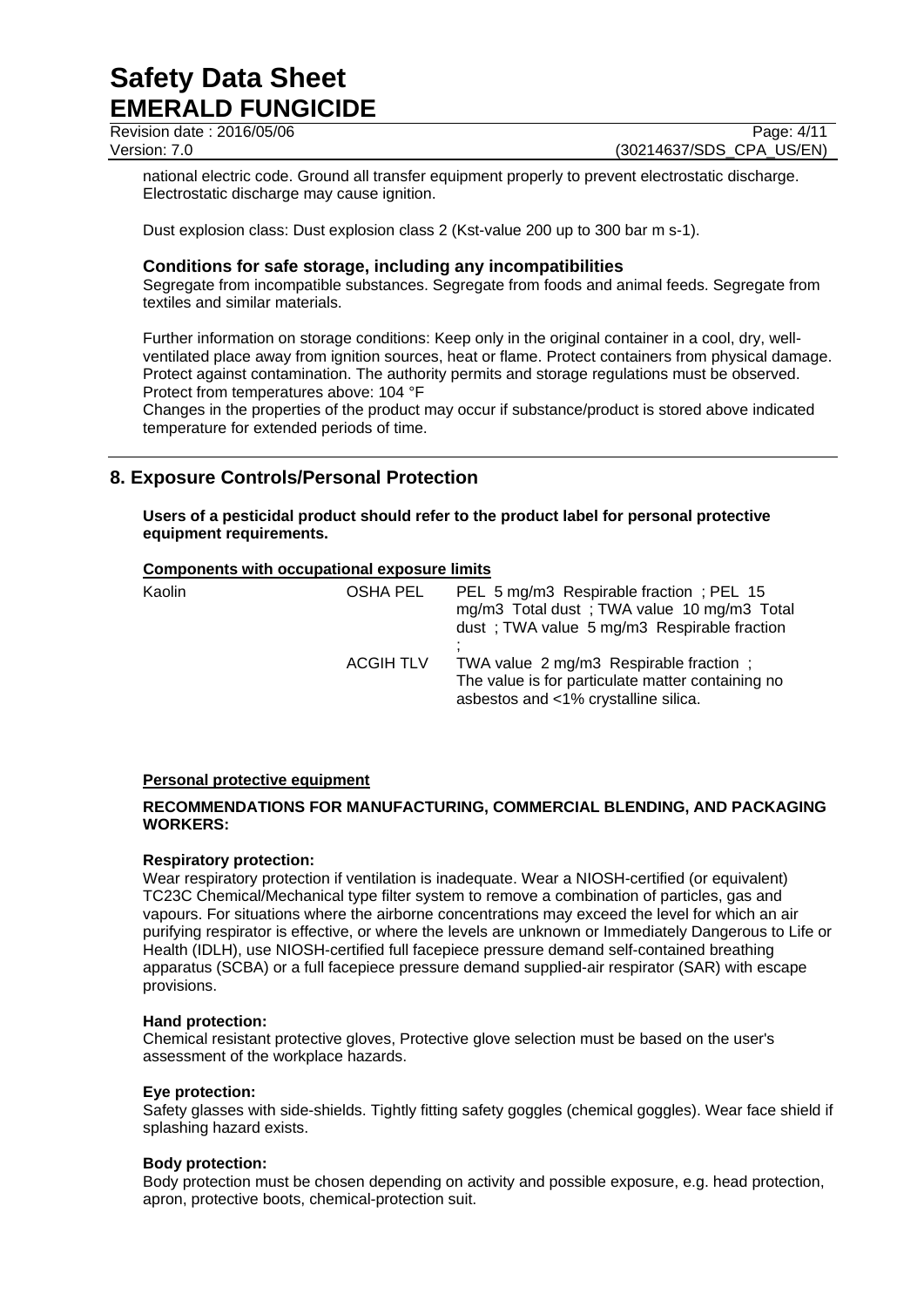Revision date : 2016/05/06 Page: 5/11

#### **General safety and hygiene measures:**

Wear long sleeved work shirt and long work pants in addition to other stated personal protective equipment. Work place should be equipped with a shower and an eye wash. Handle in accordance with good industrial hygiene and safety practice. Personal protective equipment should be decontaminated prior to reuse. Gloves must be inspected regularly and prior to each use. Replace if necessary (e.g. pinhole leaks). Take off immediately all contaminated clothing. Store work clothing separately. Hands and/or face should be washed before breaks and at the end of the shift. No eating, drinking, smoking or tobacco use at the place of work. Keep away from food, drink and animal feeding stuffs.

## **9. Physical and Chemical Properties**

| Form:                       | granules                                                     |
|-----------------------------|--------------------------------------------------------------|
| Odour:                      | odourless                                                    |
| Odour threshold:            | Not determined due to potential health hazard by inhalation. |
| Colour:                     | beige                                                        |
| pH value:                   | approx. 4.5 - 6.5                                            |
|                             | $(10 \text{ g/l}, 20 \text{ °C})$                            |
| Melting point:              | > 20 °C                                                      |
| Boiling point:              | The substance / product                                      |
|                             | decomposes therefore not                                     |
|                             | determined.                                                  |
| Flash point:                | not applicable                                               |
| Flammability:               | Based on the structure or composition                        |
|                             | there is no indication of flammability                       |
| Lower explosion limit:      | As a result of our experience with this                      |
|                             | product and our knowledge of its                             |
|                             | composition we do not expect any                             |
|                             | hazard as long as the product is used                        |
|                             | appropriately and in accordance with                         |
|                             | the intended use.                                            |
| Upper explosion limit:      | As a result of our experience with this                      |
|                             | product and our knowledge of its                             |
|                             | composition we do not expect any                             |
|                             | hazard as long as the product is used                        |
|                             | appropriately and in accordance with                         |
|                             | the intended use.                                            |
| Vapour pressure:            | negligible                                                   |
| Density:                    | approx. 12.4931 Lb/USg                                       |
|                             | (68 °F)                                                      |
| Vapour density:             | not applicable                                               |
| Partitioning coefficient n- | not applicable                                               |
| octanol/water (log Pow):    |                                                              |
| Self-ignition               | not self-igniting                                            |
| temperature:                |                                                              |
| Thermal decomposition:      | 215 °C (DSC (DIN 51007))                                     |
|                             | carbon monoxide, carbon dioxide, nitrogen oxide, nitrogen    |
|                             | dioxide, Hydrogen chloride, halogenated hydrocarbons,        |
|                             | Hydrocarbons                                                 |
|                             | If product is heated above decomposition temperature, toxic  |
|                             | vapours will be released. Stable at ambient temperature.     |
| Viscosity, dynamic:         | not applicable, the product is a solid                       |
| Solubility in water:        | dispersible                                                  |
| Molar mass:                 | 343.21 g/mol                                                 |
| Evaporation rate:           | not applicable                                               |
| Other Information:          | If necessary, information on other physical and chemical     |
|                             | parameters is indicated in this section.                     |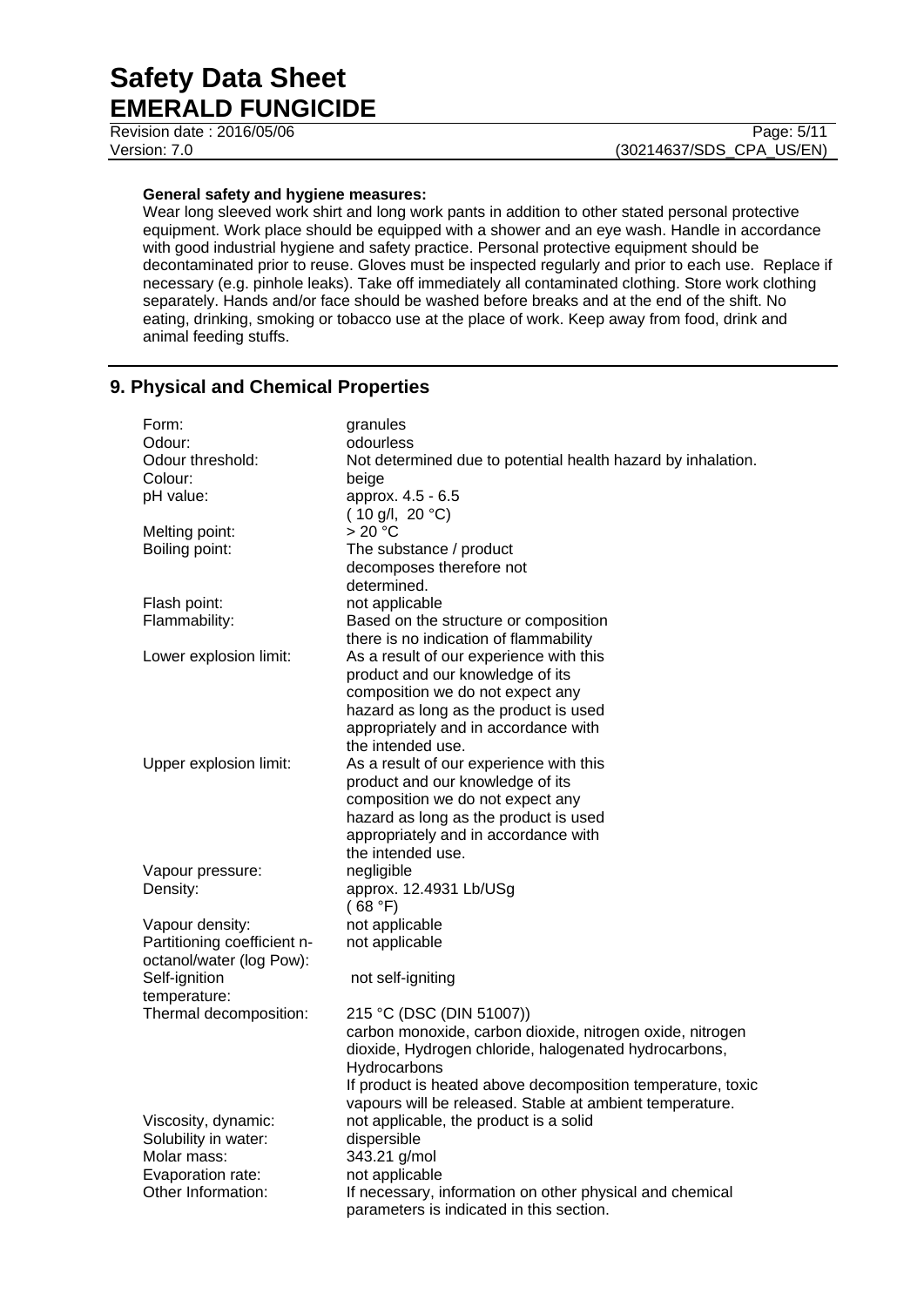Revision date : 2016/05/06 Page: 6/11

Version: 7.0 (30214637/SDS\_CPA\_US/EN)

## **10. Stability and Reactivity**

#### **Reactivity**

No hazardous reactions if stored and handled as prescribed/indicated.

Oxidizing properties: Not an oxidizer.

Dust explosivity characteristics: Kst: 265 m.bar/s  $Pmax = 7.2$  BARA

Dust explosion class: Dust explosion class 2 (Kst-value 200 up to 300 bar m s-1) (St 2)

Minimum ignition energy: 36 - 45 mJ

## **Chemical stability**

The product is stable if stored and handled as prescribed/indicated.

#### **Possibility of hazardous reactions**

The product is chemically stable. Hazardous polymerization will not occur. No hazardous reactions if stored and handled as prescribed/indicated.

## **Conditions to avoid**

Limiting oxygen concentration: 10.5 volume % Avoid all sources of ignition: heat, sparks, open flame. This product may form an explosive mixture if: 1. the dust is suspended in the atmosphere as a dust cloud AND 2. the concentration of the dust is above the lower explosion limit (LEL) AND 3. the limiting oxygen concentration (LOC) is exceeded.

#### **Incompatible materials**

strong oxidizing agents, strong bases, strong acids

#### **Hazardous decomposition products**

Decomposition products:

Hazardous decomposition products: No hazardous decomposition products if stored and handled as prescribed/indicated., Prolonged thermal loading can result in products of degradation being given off.

Thermal decomposition: 215 °C (DSC (DIN 51007)) Possible thermal decomposition products: carbon monoxide, carbon dioxide, nitrogen oxide, nitrogen dioxide, Hydrogen chloride, halogenated hydrocarbons, Hydrocarbons If product is heated above decomposition temperature, toxic vapours will be released. Stable at ambient temperature.

## **11. Toxicological information**

## **Primary routes of exposure**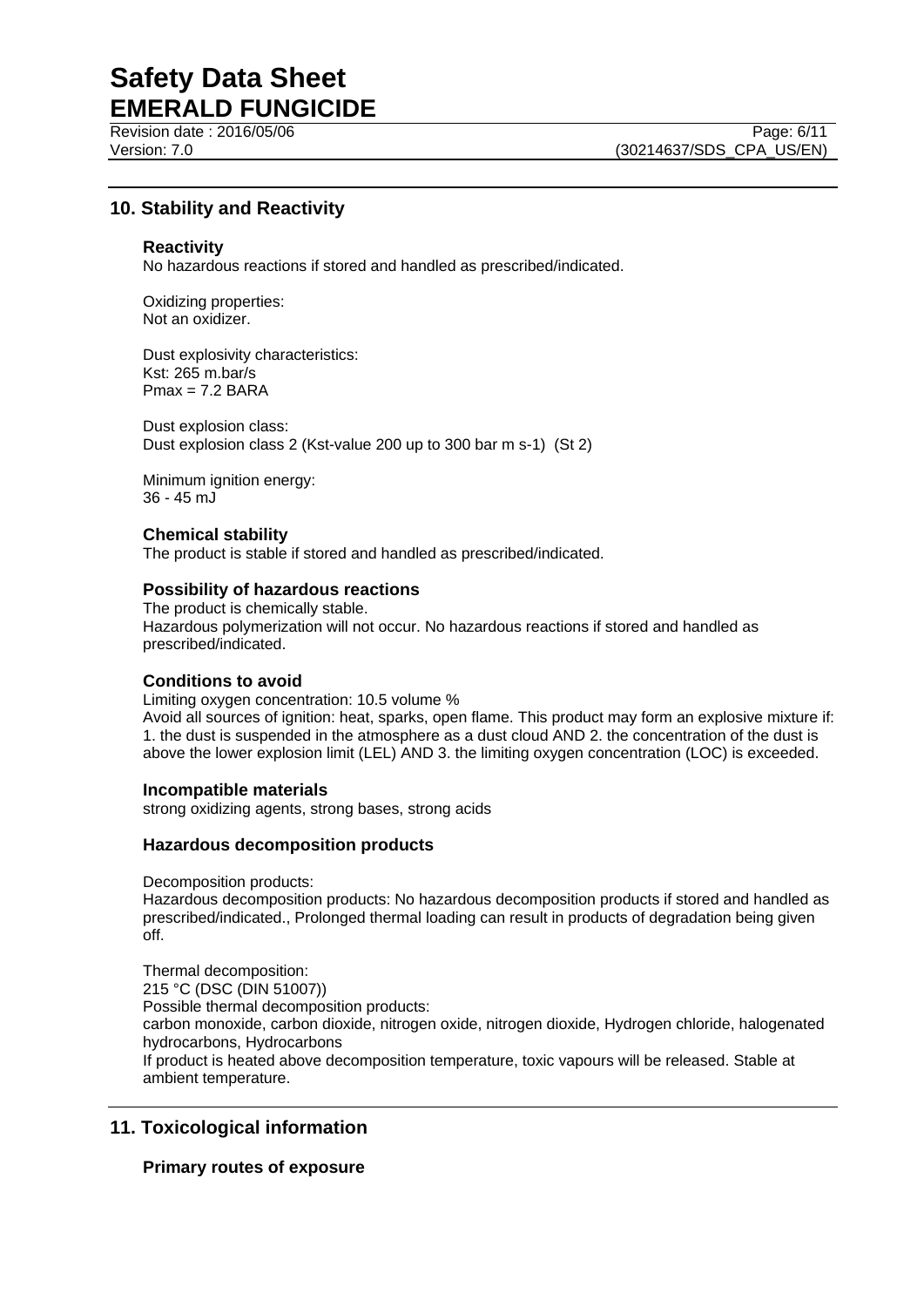Revision date : 2016/05/06 Page: 7/11

Version: 7.0 (30214637/SDS\_CPA\_US/EN)

Routes of entry for solids and liquids are ingestion and inhalation, but may include eye or skin contact. Routes of entry for gases include inhalation and eye contact. Skin contact may be a route of entry for liquefied gases.

## **Acute Toxicity/Effects**

Acute toxicity

Assessment of acute toxicity: Moderately toxic after single ingestion. Slightly toxic after short-term skin contact. Slightly toxic after short-term inhalation.

**Oral** Type of value: LD50 Species: rat (male/female) Value: > 2,000 mg/kg (OECD Guideline 423) No mortality was observed.

Inhalation Type of value: LC50 Species: rat (male/female) Value: > 5.4 mg/l (OECD Guideline 403) Exposure time: 4 h

Dermal Type of value: LD50 Species: rat (male/female) Value: > 2,000 mg/kg (OECD Guideline 402) No mortality was observed.

Assessment other acute effects

Assessment of STOT single:

Based on the available information there is no specific target organ toxicity to be expected after a single exposure.

The product has not been tested. The statement has been derived from the properties of the individual components.

#### Irritation / corrosion

Assessment of irritating effects: May cause slight irritation to the skin. May cause moderate but temporary irritation to the eyes.

Skin Species: rabbit Result: non-irritant

Eye Species: rabbit Result: Slightly irritating. Method: OECD Guideline 405

#### Sensitization

Assessment of sensitization: Skin sensitizing effects were not observed in animal studies. Some individuals may develop an allergic dermatitis.

## **Chronic Toxicity/Effects**

#### Repeated dose toxicity

Assessment of repeated dose toxicity: The product has not been tested. The statement has been derived from the properties of the individual components.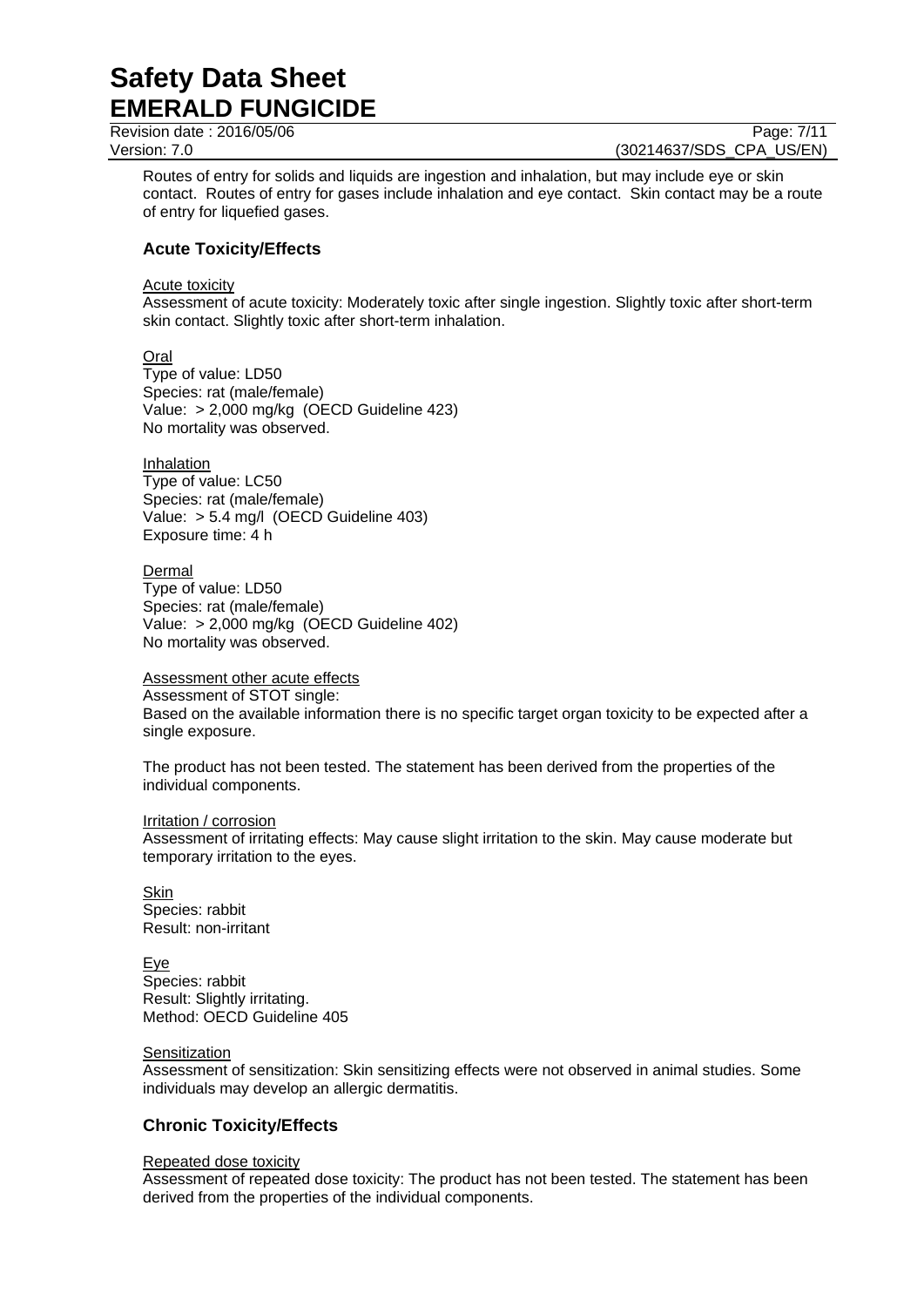Revision date : 2016/05/06 Page: 8/11

Version: 7.0 (30214637/SDS\_CPA\_US/EN)

*Information on: boscalid (ISO); 2-chloro-N-(4'-chloro[1,1'-biphenyl]-2-yl)-nicotinamide Assessment of repeated dose toxicity: Adaptive effects were observed after repeated exposure in animal studies.*

#### *Information on: Kaolin*

*Assessment of repeated dose toxicity: Repeated inhalative uptake of particles/dust reaching the alveoli may cause damage to the lungs.*

----------------------------------

#### Genetic toxicity

Assessment of mutagenicity: The product has not been tested. The statement has been derived from the properties of the individual components. Mutagenicity tests revealed no genotoxic potential.

#### **Carcinogenicity**

Assessment of carcinogenicity: The product has not been tested. The statement has been derived from the properties of the individual components.

*Information on: boscalid (ISO); 2-chloro-N-(4'-chloro[1,1'-biphenyl]-2-yl)-nicotinamide Assessment of carcinogenicity: In long-term studies in rats the substance induced thyroid tumors. The effect is caused by an animal specific mechanism that has no human counter part. In long-term studies in mice in which the substance was given by feed, a carcinogenic effect was not observed.*

#### *Information on: Kaolin*

*Assessment of carcinogenicity: The American Conference of Governmental Industrial Hygienists (ACGIH) has classified this substance as Group A4 - Not classifiable as human carcinogen.* ----------------------------------

#### Reproductive toxicity

Assessment of reproduction toxicity: The product has not been tested. The statement has been derived from the properties of the individual components. The results of animal studies gave no indication of a fertility impairing effect.

#### **Teratogenicity**

Assessment of teratogenicity: The product has not been tested. The statement has been derived from the properties of the individual components. Animal studies gave no indication of a developmental toxic effect at doses that were not toxic to the parental animals.

#### **Symptoms of Exposure**

No significant reaction of the human body to the product known.

Medical conditions aggravated by overexposure

Individuals with allergic history or pre-existing dermatitis should use extra precautions when handling this product.

## **12. Ecological Information**

#### **Toxicity**

Aquatic toxicity Assessment of aquatic toxicity: There is a high probability that the product is not acutely harmful to aquatic organisms.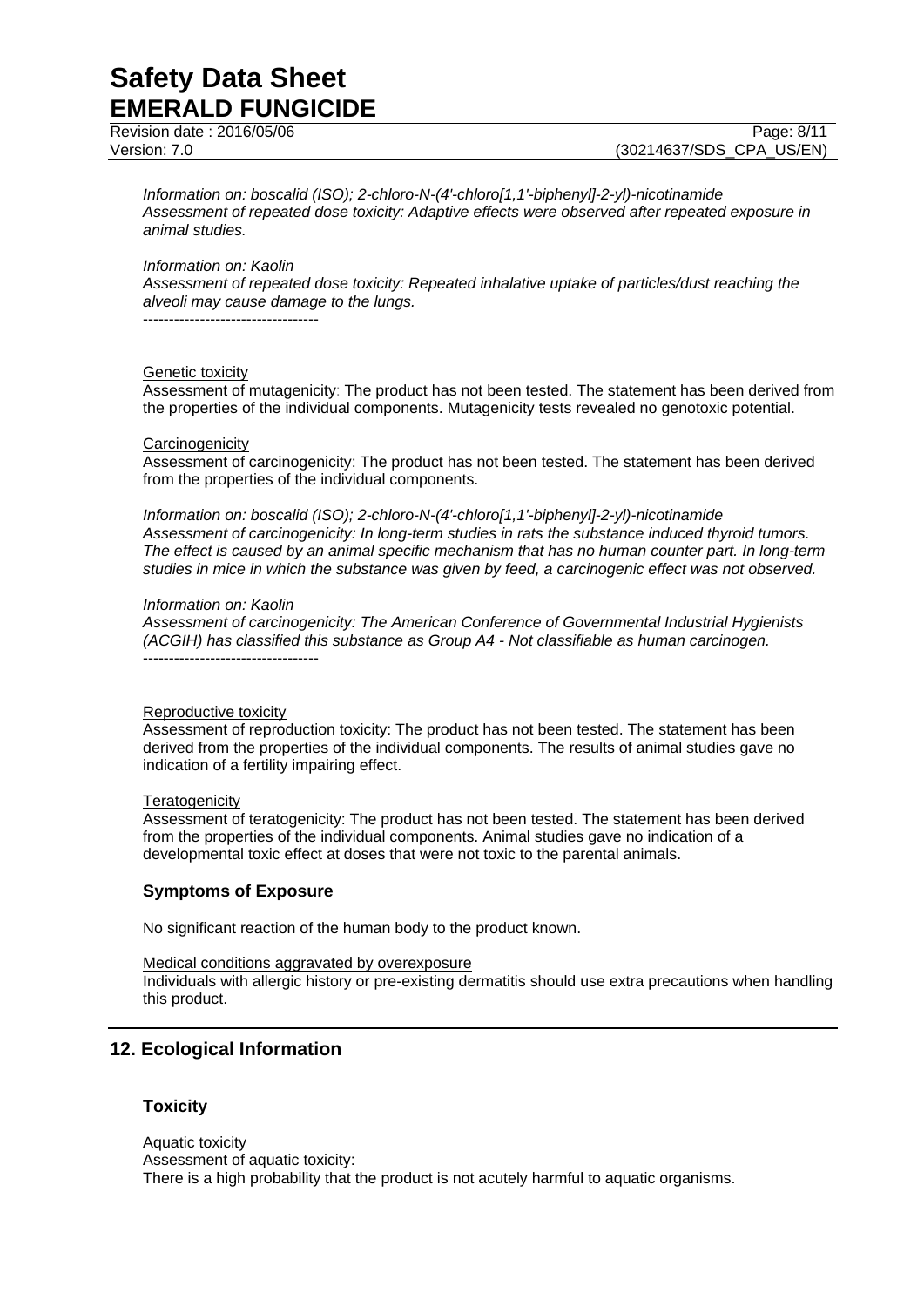Revision date : 2016/05/06 Page: 9/11

Version: 7.0 (30214637/SDS\_CPA\_US/EN)

Toxicity to fish LC50 (96 h) 420 mg/l, Cyprinus carpio

Aquatic invertebrates EC50 (48 h) > 1,000 mg/l, Daphnia magna

Aquatic plants EC50 (72 h) 150 mg/l, Pseudokirchneriella subcapitata

No observed effect concentration (72 h) 32 mg/l, Pseudokirchneriella subcapitata

Assessment of terrestrial toxicity With high probability not acutely harmful to terrestrial organisms.

#### Other terrestrial non-mammals

*Information on: Boscalid LD50 > 2,000 mg/kg, Colinus virginianus LC50, Colinus virginianus LC50, Anas platyrhynchos LD50 > 200 ug/bee, Apis mellifera* ----------------------------------

#### **Bioaccumulative potential**

Bioaccumulation potential

*Information on: boscalid (ISO); 2-chloro-N-(4'-chloro[1,1'-biphenyl]-2-yl)-nicotinamide*

*Bioconcentration factor: 57 - 70 (28 d), Oncorhynchus mykiss Does not accumulate in organisms.*  $-$ 

## **Mobility in soil**

Assessment transport between environmental compartments The product has not been tested. The statement has been derived from the properties of the individual components.

*Information on: boscalid (ISO); 2-chloro-N-(4'-chloro[1,1'-biphenyl]-2-yl)-nicotinamide*

*Following exposure to soil, adsorption to solid soil particles is probable, therefore contamination of groundwater is not expected.*

----------------------------------

## **Additional information**

Other ecotoxicological advice: The ecological data given are those of the active ingredient. Do not release untreated into natural waters.

## **13. Disposal considerations**

#### **Waste disposal of substance:**

Pesticide wastes are regulated. Improper disposal of excess pesticide, spray mix or rinsate is a violation of federal law. If pesticide wastes cannot be disposed of according to label instructions,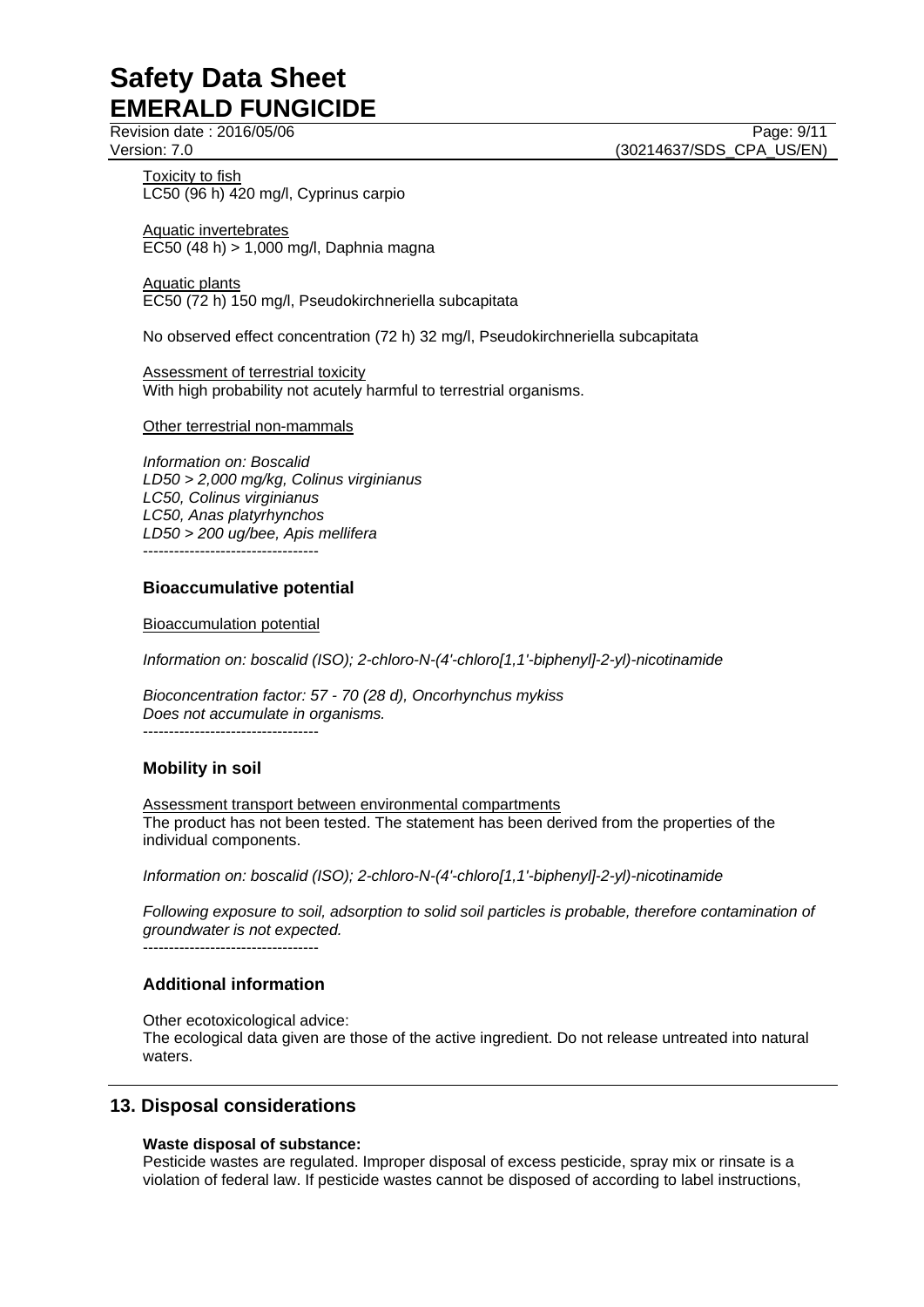**Revision date : 2016/05/06 Page: 10/11** 

Version: 7.0 (30214637/SDS\_CPA\_US/EN)

contact the State Pesticide or Environmental Control Agency or the Hazardous Waste representative at the nearest EPA Regional Office for guidance.

#### **Container disposal:**

Rinse thoroughly at least three times (triple rinse) in accordance with EPA recommendations. Consult state or local disposal authorities for approved alternative procedures such as container recycling. Recommend crushing, puncturing or other means to prevent unauthorized use of used containers.

## **RCRA:**

This product is not regulated by RCRA.

## **14. Transport Information**

**Land transport** USDOT

Not classified as a dangerous good under transport regulations

## **Sea transport** IMDG

Not classified as a dangerous good under transport regulations

## **Air transport**

IATA/ICAO

Not classified as a dangerous good under transport regulations

## **15. Regulatory Information**

## **Federal Regulations**

| <b>Registration status:</b> |                            |
|-----------------------------|----------------------------|
| Crop Protection             | TSCA, US released / exempt |

Chemical TSCA, US blocked / not listed

**EPCRA 311/312 (Hazard categories):** Acute; Chronic

| <b>State regulations</b> |                   |                      |  |
|--------------------------|-------------------|----------------------|--|
| <b>State RTK</b>         | <b>CAS Number</b> | <b>Chemical name</b> |  |
| <b>PA</b>                | 7783-20-2         | Ammonium sulphate    |  |
|                          | 1332-58-7         | Kaolin               |  |
| МA                       | 7783-20-2         | Ammonium sulphate    |  |
|                          | 1332-58-7         | Kaolin               |  |
| <b>NJ</b>                | 7783-20-2         | Ammonium sulphate    |  |
|                          | 1332-58-7         | Kaolin               |  |

## **CA Prop. 65:**

CA PROP 65: An assessment has determined that there is no significant risk present., PROP 65 warning(s) are not required for this product.